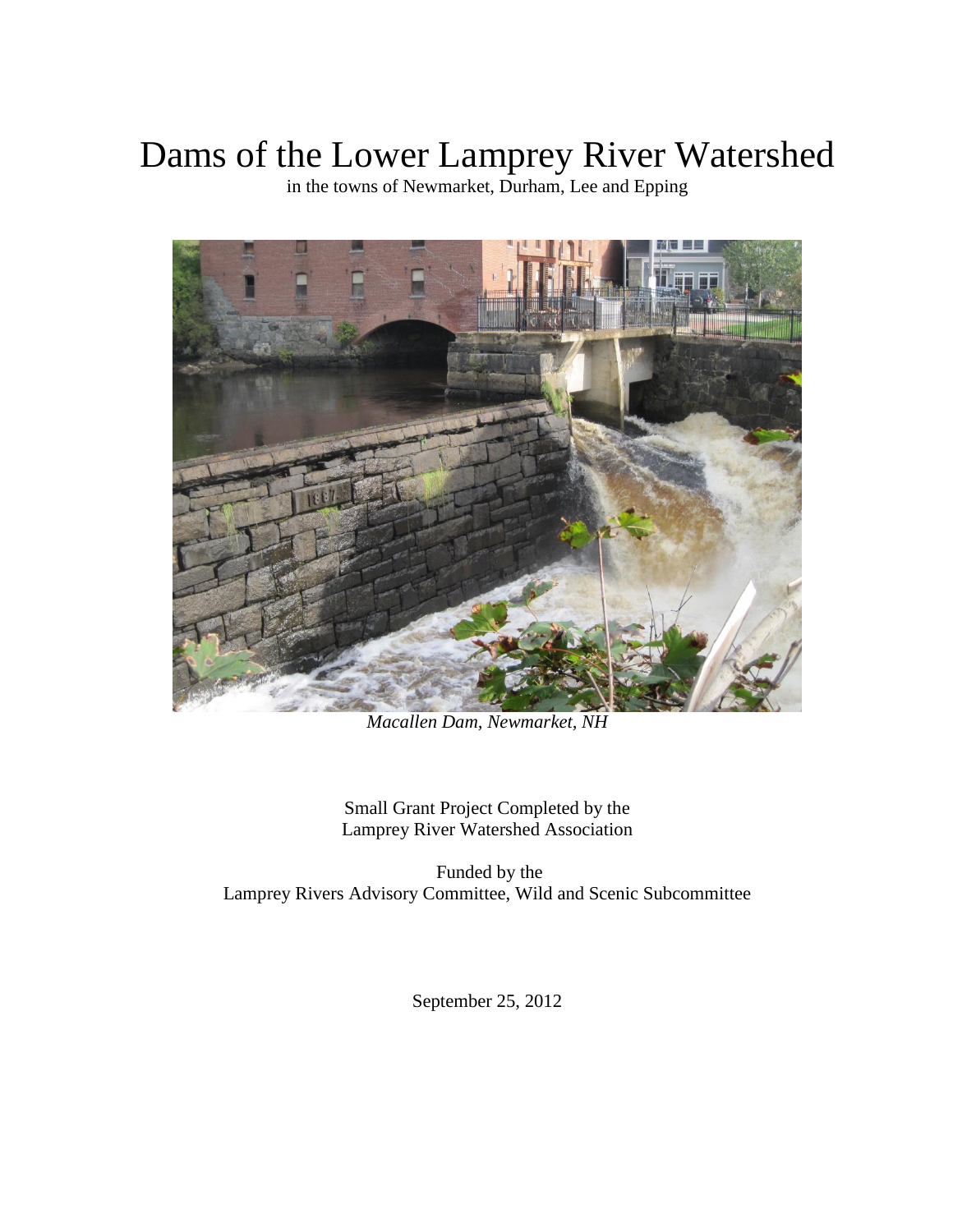## Project: Dams of the Lower Lamprey River Watershed Newmarket, Durham, Lee and Epping

Submitted by: Dawn W. Genes Lamprey River Watershed Association 43 North River Road Lee, NH 03861 603-659-9363 [dawn.genes@lrwa-nh.org](mailto:dawn.genes@lrwa-nh.org)

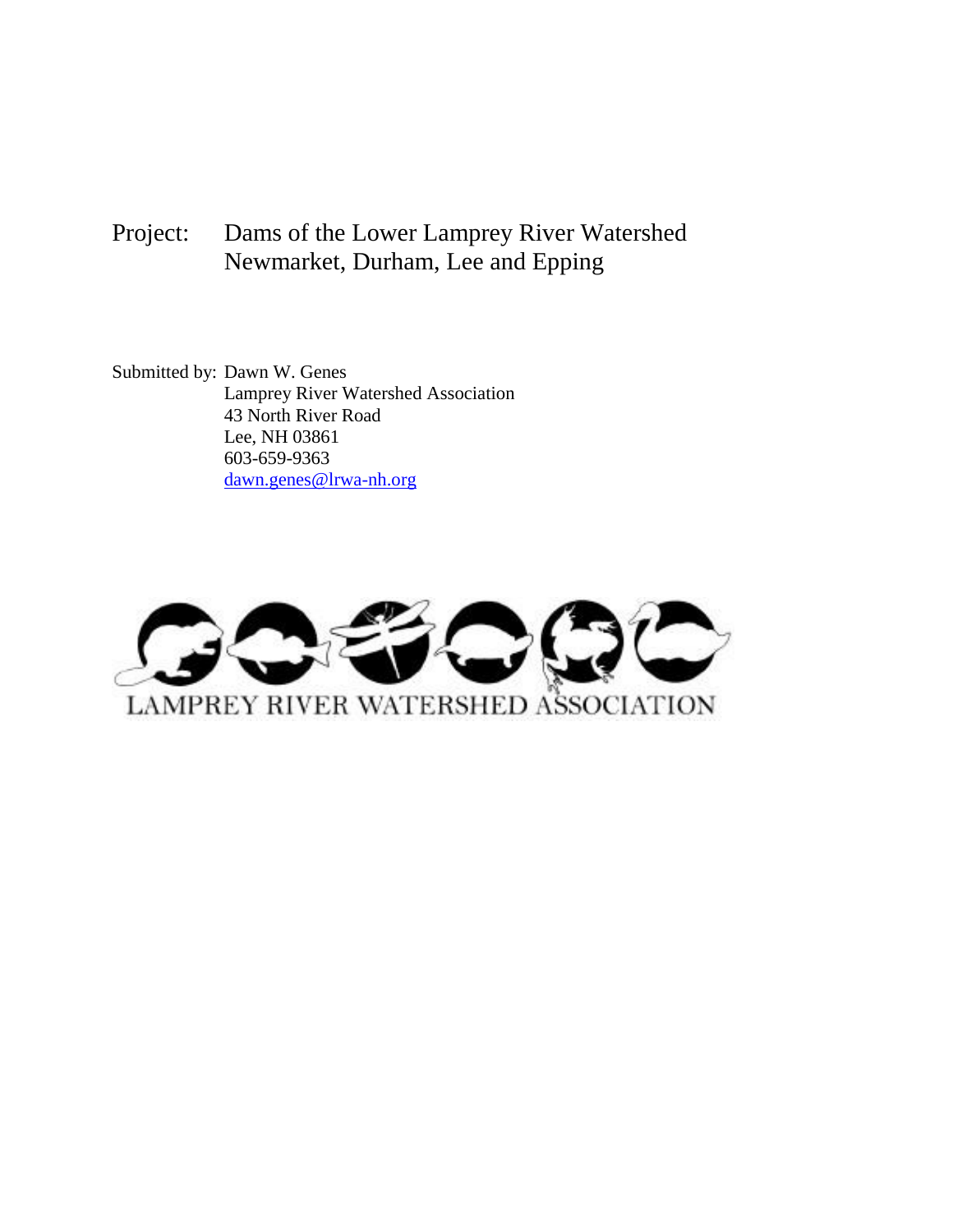#### **Project Purpose**

The importance of free flowing rivers has been well documented and has been promoted in New Hampshire and nationwide for many years. The State of New Hampshire removed the Bunker Dam in West Epping in 2011 to restore the Lamprey River in that section to a free flowing river and to avoid maintenance and repair costs. In early 2012, the Wiswall Dam in Durham had a newly constructed fish ladder allowing river herring to pass for the first time since a dam was constructed on this site over 250 years ago. What other dams could be removed or modified to allow for fish passage into additional miles of river for extended habitat of fresh water fish and for the migration of diadromous fish?

The State of New Hampshire's Dam Bureau maintains a list of all dams in the state. According to the list that Lamprey River Watershed Association has available from several years ago, approximately 38 dams are located in the four towns of the Wild and Scenic section of the Lamprey River watershed. They range in height from 2 feet to 27 feet. Some are in ruins, some are active, and most are privately owned. Would the owners be receptive to changes in their dams to allow for greater fish migration? What modifications would be required for some of the dams to allow for fish passage? Where are these dams and how does one get to them? All of these are questions were answered by this project conducted by the LRWA.

This project provides additional information about the dams in the four town area beyond what is available from the NH Dam Bureau spreadsheet. The additional information gathered is intended to provide the Lamprey Rivers Advisory Committee and the Lamprey River Watershed Association with a better understanding of the potential for additional miles of fresh water habitat that is or could be available for fish migration in the Lamprey River system.

### **Procedure**

- Obtain a current list of dams as listed by the State of New Hampshire Dams Bureau.
- Develop a field assessment sheet to prepare to gather information about each dam on the NH Dam Bureau list in the towns of Newmarket, Durham, Lee and Epping.
- Use the latitude and longitude data provided by the state, develop maps of each dam to enable a site visit, and assess topographic surroundings.
- Seek permission of dam owners when necessary.
- Visit, photograph, and assess each of the 38 dams on the list were for restoration potential.
- Prepare an information sheet for each of the dams.

#### **Limits of This Project**

The purpose of this project was to identify the potential for one or more dams to be removed or modified to provide wildlife benefits. This project does not speculate on the structural integrity of the dams visited or any recommended changes to the hazard class. This project does recommend some changes to the "Status" of some dams visited. This project did not attempt to verify dam ownership or seek decisions at this time by dam owners whether to remove or alter a dam or not. The potential sites identified will require further investigation. Future projects will engage a wider variety of partners and provide an opportunity for public participation to promote the project and create awareness.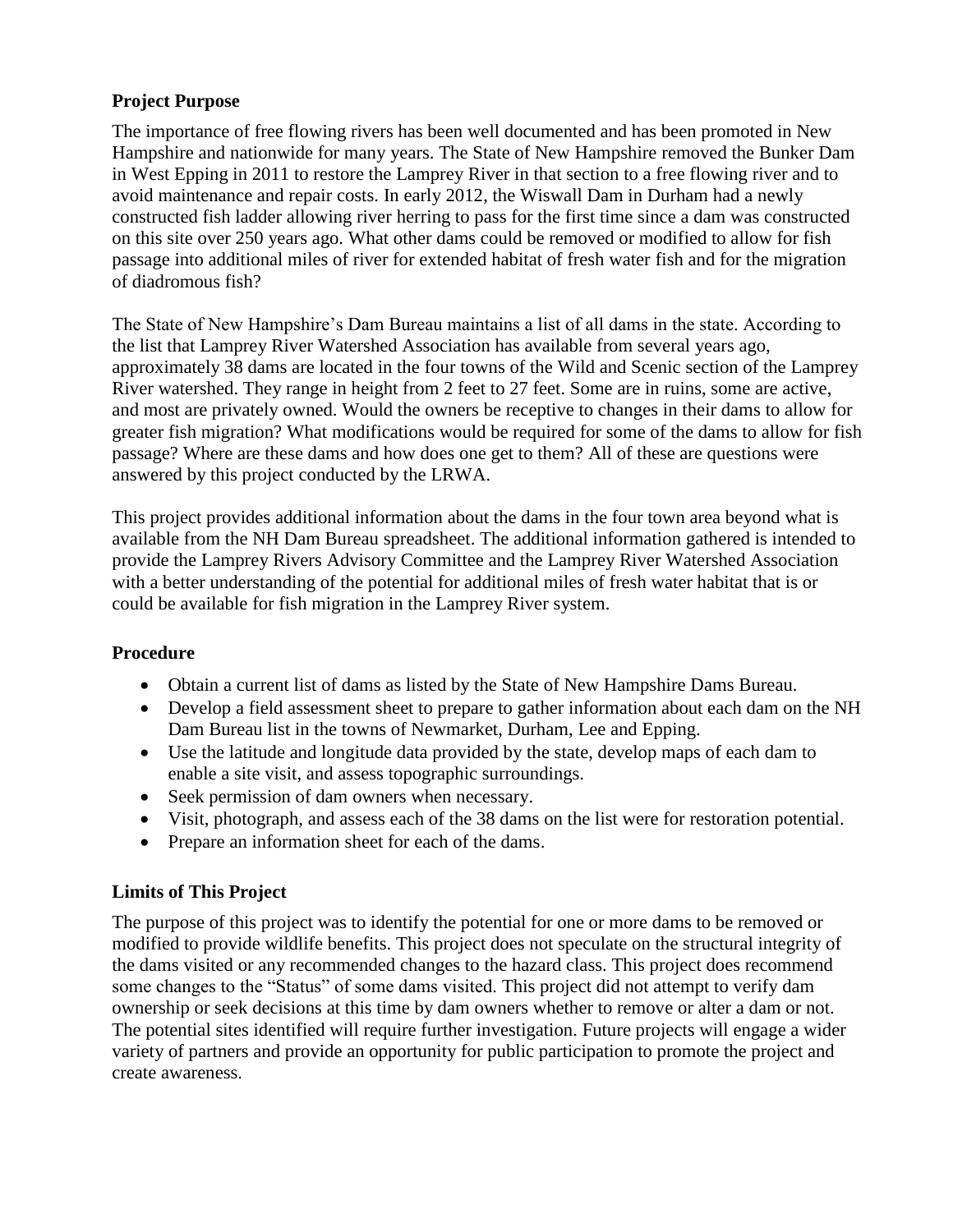#### **Restoration Potential for Dams of the Towns of Newmarket, Durham, Lee and Epping**

The opening of the fish passage at Wiswall Dam in Durham has sparked greater interest in opening up more of the Lamprey River watershed to fish habitat. The increasing returns of river herring in the Lamprey River while other rivers continue to see decline gives hope that the waters of the Lamprey River are of higher quality and that there is suitable habitat. The year 2012 saw record returns of river herring with over 90,000 passing through the fish ladder at the Macallen Dam in Newmarket. American eel can be found throughout the watershed but their abundance is largely below the Wiswall Dam.

Using the list provided by the State of New Hampshire Dam Bureau, the 38 dams listed would seem to present major barriers to migrating fish in the lower Lamprey River watershed. However, through site visits and studying the river and stream systems where these dams are found, few are actually impeding the migration and habitat extent for most fish species – at least in the lower four towns of the watershed.



This project focused on the dams in Newmarket, Durham, Lee and Epping.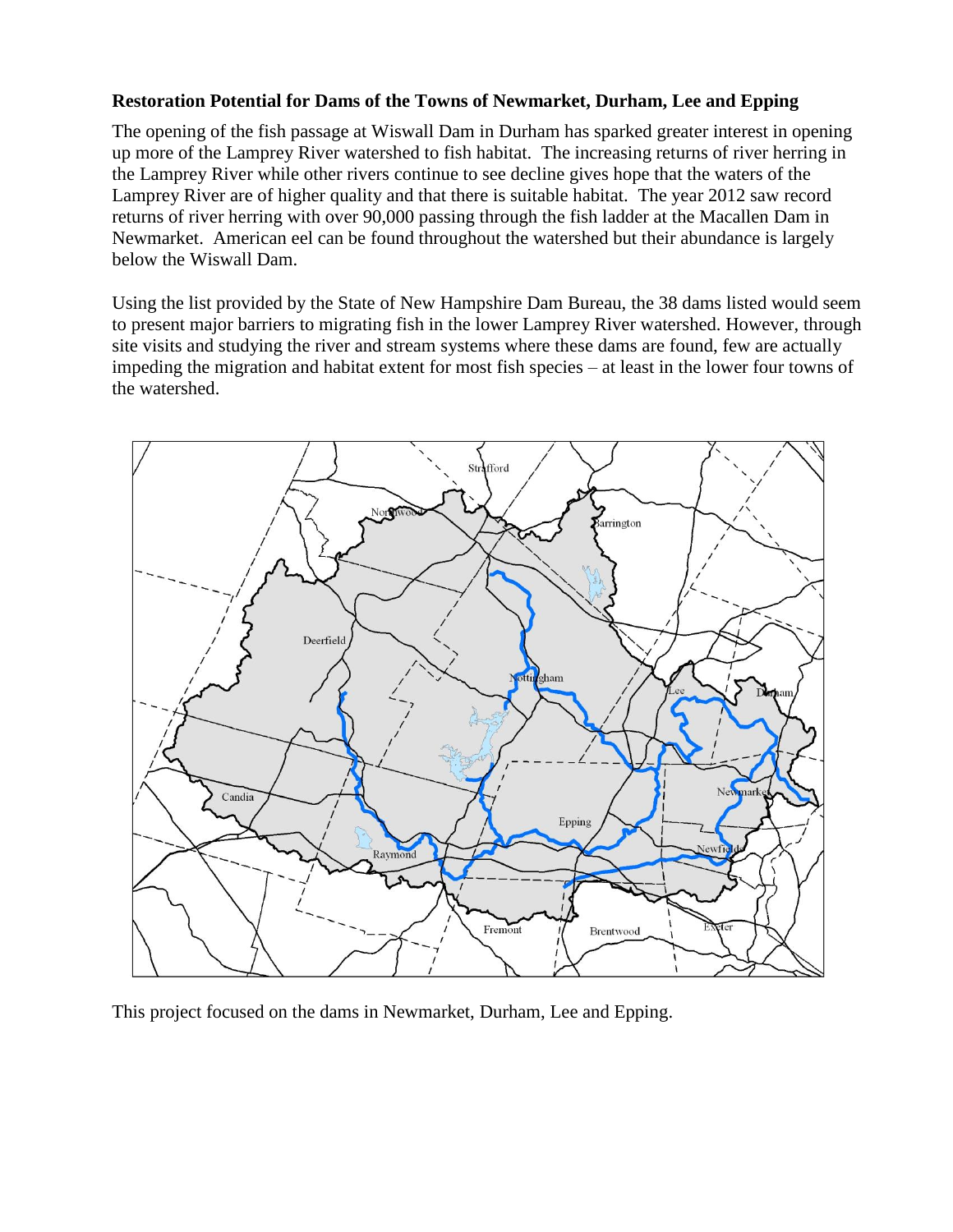Lower Lamprey River – Macallen Dam in Newmarket to Wadleigh Falls in Lee

The lower portion of the Lamprey River has long stretches of slow moving waters in wide, deep river habitat and occasional ledge and short rapids. The lower gradient, slower flowing sections tend to support sunfish species, golden shiners, largemouth bass, and other warmwater species that avoid faster flowing water. The higher gradient riffle habitat with cobble and boulder substrate contains species such as longnose dace, fallfish, margined madtom and juvenile white suckers according to NH Fish and Game. Diadromous fish are most abundant in this lower-most section of the river.

According to a recent fish survey report by NH Fish and Game, the sites with the greatest number of fish were found in wide, shallow sections of the Lamprey River and its larger tributaries. Species including common shiner, fallfish, and longnose dace were extremely abundant in the shallow pools and riffles formed by boulders, cobble, and ledges. Three such sites, one below the Bunker Pond Dam in Epping before its removal, one downstream from Lee Hook Road, and one below the Wiswall Dam, accounted for over 30% of all fish counted in the survey. Most of the mainstem river in the middle and lower Lamprey River subwatersheds is too deep for electrofishing. Shallow, rocky sections of river provide important habitat for fish like longnose dace that prefer turbulent water and depend on spaces between rocks and boulders for shelter.

Dams in order from downstream to upstream (Tributary dams are indented.)

177.01 Macallen Dam, Newmarket 071.34 Recreation Pond Dam, Durham 071.37 Detention Pond, Durham 071.36 Stagecoach Farm Pond Dam, Durham 071.05 Packers Falls Dam, Durham 071.22 Farm Pond Dam, Durham 071.21 Farm Pond Dam, Durham 071.28 Samuels Dam, Durham 071.04 Wiswall Dam, Durham 071.18 Wildlife Pond Dam, Durham 135.01 Lamprey River I Dam, Lee 135.07 Recreation Pond, Lee 135.02 Wadleigh Falls Dam, Lee

Of the above dams, modification of Wadleigh Falls Dam would provide the greatest benefit to increasing fish passage. All of the others are either breached, in ruins, or are in side drainages that offer no or very little habitat above the dam and would, therefore, provide an insignificant benefit if removed.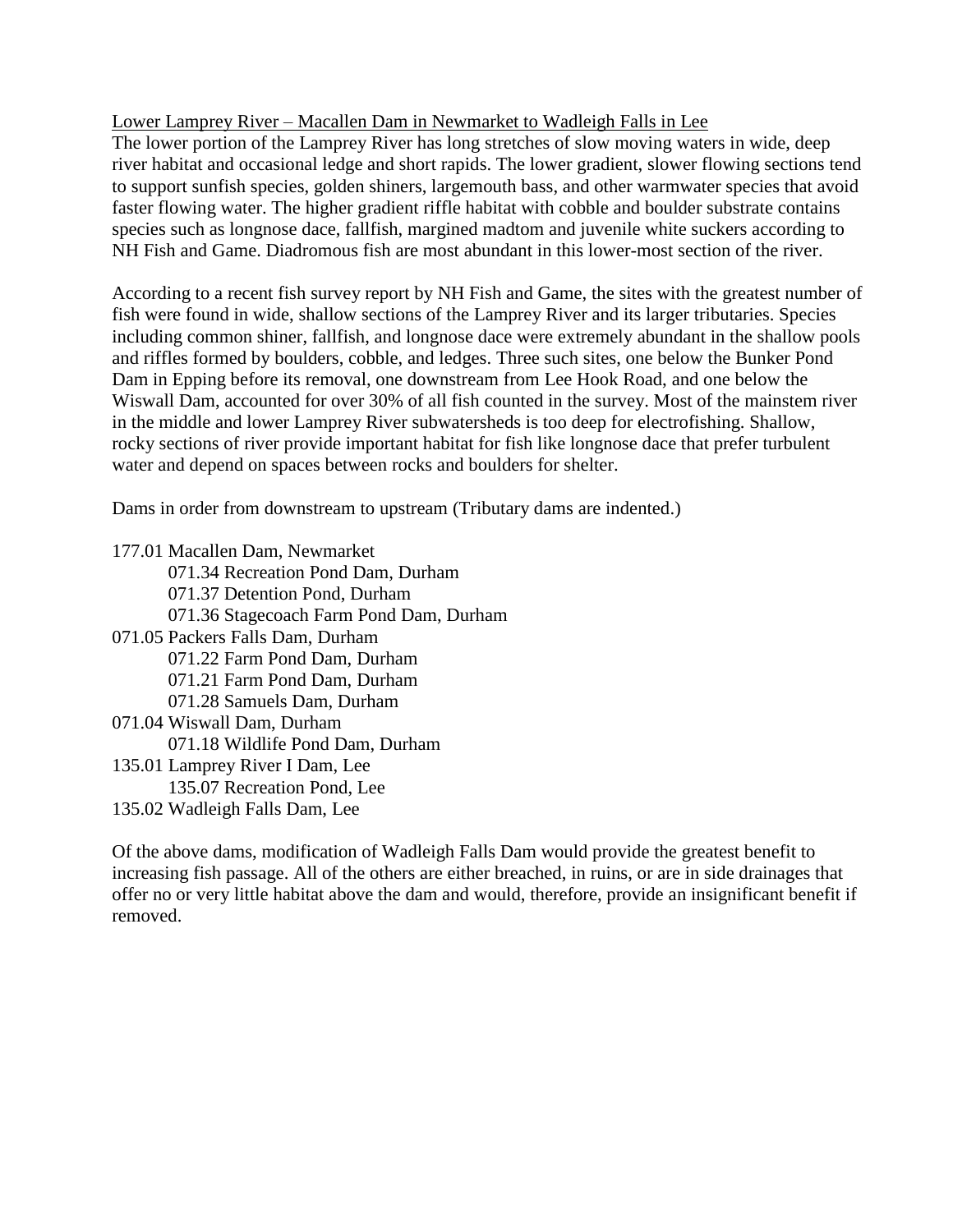Middle Lamprey River – above Wadleigh Falls to former Bunker Pond Dam

This section of the Lamprey is similar to the lower section in that it has slow moving waters interspersed with short rapids or riffles. The river is less wide and contains deep pockets and shallow sand bars and gravel substrate. Undercut banks, fallen trees, and overhanging shrubs provide cover for fish and other aquatic species. Many of the same species found in the lower Lamprey are also found in the middle Lamprey and include sunfish species, golden shiners, largemouth bass, longnose dace, fallfish, margined madtom, and juvenile white suckers.

The most significant tributary in this section of the river is Rum Brook which offers excellent cold water habitat for brook trout. There are no dams on Rum Brook.

Dams of the Middle Lamprey (Tributary dams are indented.) 078.03 Farm Pond Dam, Epping 078.05 Melling Glen Woodlands Detention Pond 078.09 Picard Detention Pond Dam, Epping 078.01 Lamprey River Town Dam, Epping 078.06 Bytne Dam, Epping 078.07 Hoar Pond, Epping 078.11 GCF Realty Trust Detention Pond Dam, Epping 078.10 GCF Realty Trust Pond Dam, Epping

The only dam on the main stem of the Lamprey is the Lamprey River Town Dam in downtown Epping. The rest are on side streams, many that are intermittent and unnamed. These dams are either in ruins, breached, or offer no additional miles of upstream habitat if removed. Melling Glen Woodlands Detention Pond and Picard Detention Pond are serving a stormwater function.

#### North River – Lee, Nottingham, Epping

The North River and some of its small tributaries offer some of the best brook trout habitat in the watershed. This river system offers small streams with multiple wetlands, relatively undisturbed land areas, and intermittent streams. Beaver activity is abundant. Banded sunfish and redfin pickerel use this habitat.

Dams of the North River – Lee and Epping 135.03 North River Dam, Lee 078.04 Farm Pond Dam, Epping 135.15 Hoey Wildlife Pond Dam, Lee 078.08 Thomas Recreation Pond Dam, Epping

The North River Dam is in such ruins that detecting where the structure once existed is difficult. Fish are able to pass this rocky ledge section of the river. The three dams not directly on the North River lead to Rollins Brook which is one of the cold water streams identified by NH Fish and Game as habitat to protect. Farm Pond Dam is in a hayfield with no stream above it. The Hoey Wildlife Pond Dam also serves as the access over a wide wetlands area to the owner's house. The dam will not be removed. The Thomas Recreation Pond Dam creates a small pond used for scenic beauty by the landowner. The small granite spillway area is kept free of beaver activity and the pond has become more shallow and vegetated over time. The rocky approach to the small spillway might be passable by fish as it is. Removal would provide only minimal benefit.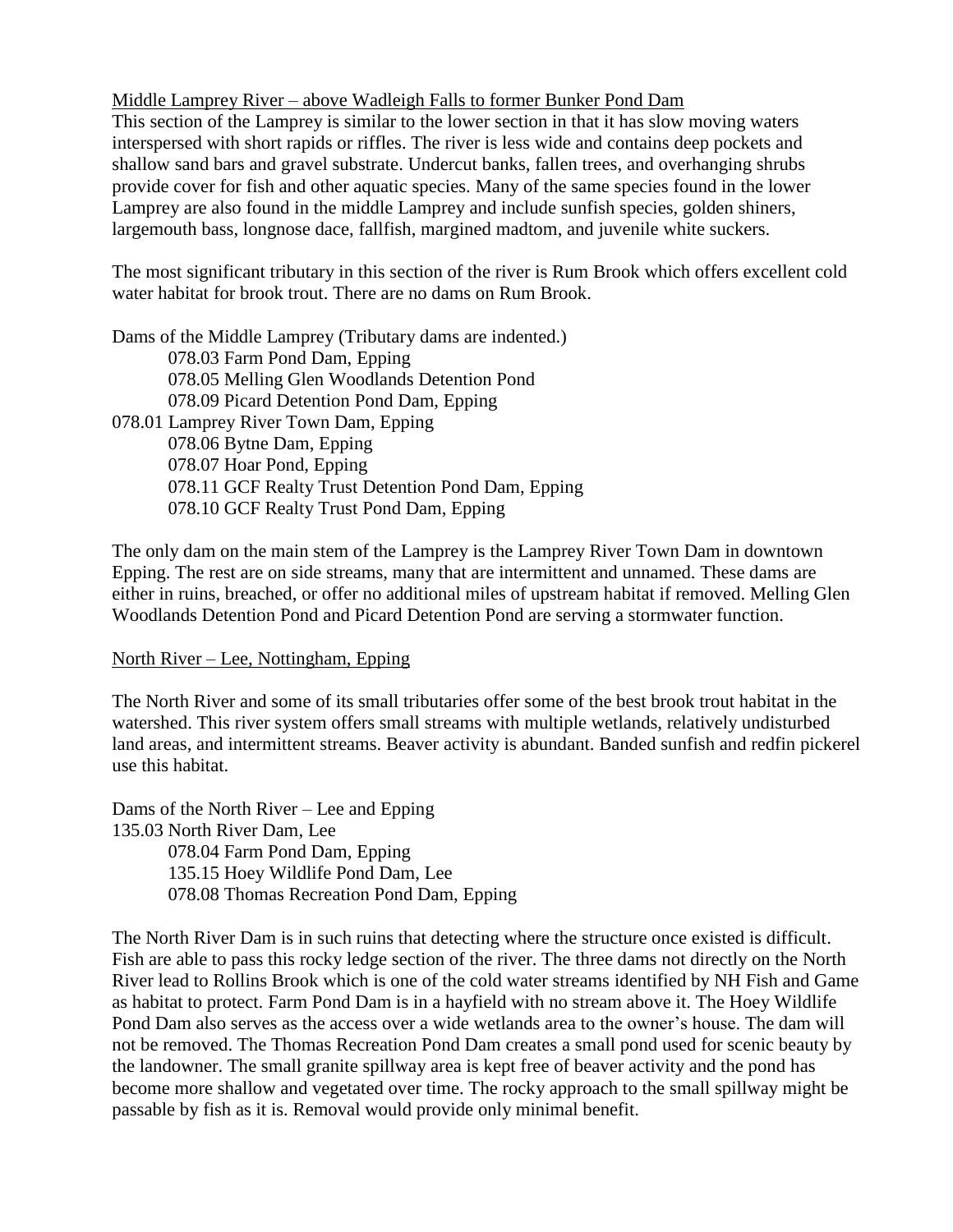#### Little River in Lee

The only dam on this list from the NH Dam Bureau is the Thompson Little River Dam located about ¾ mile upriver from the confluence with the Lamprey River off Tuttle Road in Lee. This dam has already been breached, although the state list still has it as active. Recent floods have caused the dam to give way and the river is once again open, providing free flowing habitat without any impoundment.

The major barrier to fish in the Little River is the Nottingham Dam, outside of the scope of this project. The Nottingham Dam on Mill Road in Nottingham was recently rebuilt as a large concrete structure without fish passage. As this was a major expense incurred by the dam owner, a modification is not likely at this time.

Dams of the Little River – in Lee 135.04 Thompson Little River Dam

#### **Piscassic River in Newmarket**

The Piscassic River provides some of the best habitat for fish and other wildlife of any tributary in southeastern New Hampshire. The water quality of the Piscassic River is excellent and considered to be "Class A." Much of the river is inaccessible to people due to extensive wetlands area and few road crossings in the middle section of the river – the western side of Newfields. There is considerable development pressure on this river in the Rte. 125 corridor in Epping. Fish species in this river are similar to those found in the Lower Lamprey.

Dams in the Piscassic River watershed (Tributary dams are indented.)

177.02 Piscassic River Dam, Newmarket 177.08 Conservation Pond, Newmarket 177.14 Fish Holding Pond Dam, Newmarket 177.18 Filion Enterprise Detention Pond Dam, Newmarket 177.09 Wildlife Pond Dam, Newmarket 177.10 Dug Pond Dam, Newmarket 177.12 Dug Pond Dam, Newmarket

Located at the confluence with the Lamprey River, the Piscassic River Dam in Newmarket poses an immediate barrier for fish to the entire river. Water is held back by this nine foot wall of rock for the Newmarket Public Works and once served as a source of drinking water for the town. A few diadromous fish might be able to pass this dam and continue upstream, but only if the flow conditions are just right.

All of the other dams in Newmarket that lead to the Piscassic River are breached or are dug ponds that are not linked with the tributary network in a manner that is suitable for fish migration. Outlets to road ditches, PVC pipes, and undefined channels are common with these dams.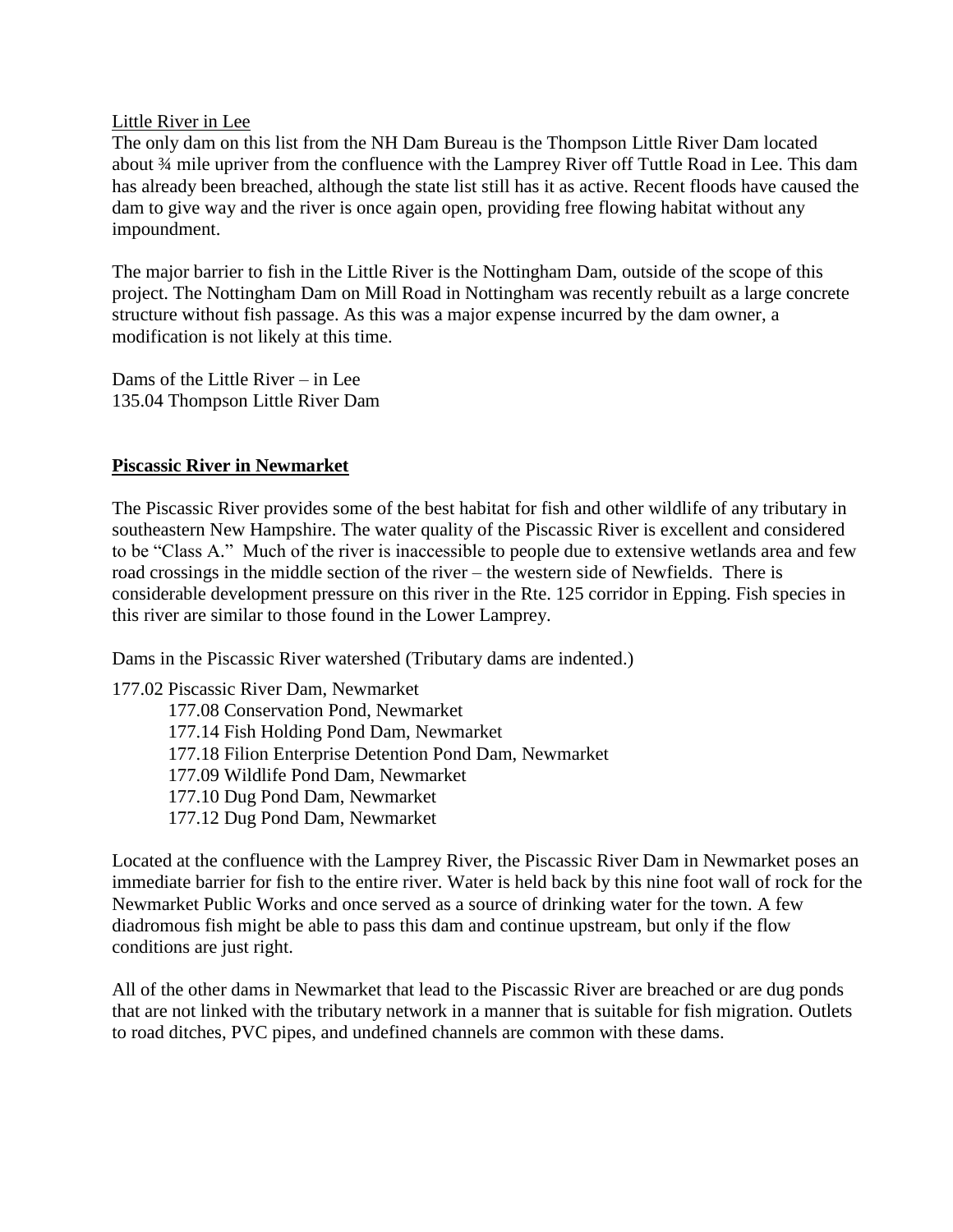#### Summary and Recommendation

Many of the dams examined in Newmarket, Durham, Lee, and Epping are either already breached, considered ruins, have been removed, have no headwaters above them, already allow fish passage, or have a purpose for which the dam owner will not consider removal. Only Wadleigh Falls in Lee and the Piscassic Dam in Newmarket seem to be worthy of further investigation for modification to improve fish passage and habitat. Several agencies are already studying what modifications might be done at Wadleigh Falls to allow for more fish passage. Because of the rocks below the Piscassic River Dam, it might be possible to modify this dam to allow for greater passage without removal of the dam itself. Until the study of the Macallen Dam in Newmarket is completed, the town is unlikely to address changes necessary at the Piscassic River Dam.

The best next step for increasing fish habitat in the Lamprey River watershed should be to target road crossings that serve as barriers throughout the watershed and pursue land conservation efforts to protect cold water streams.